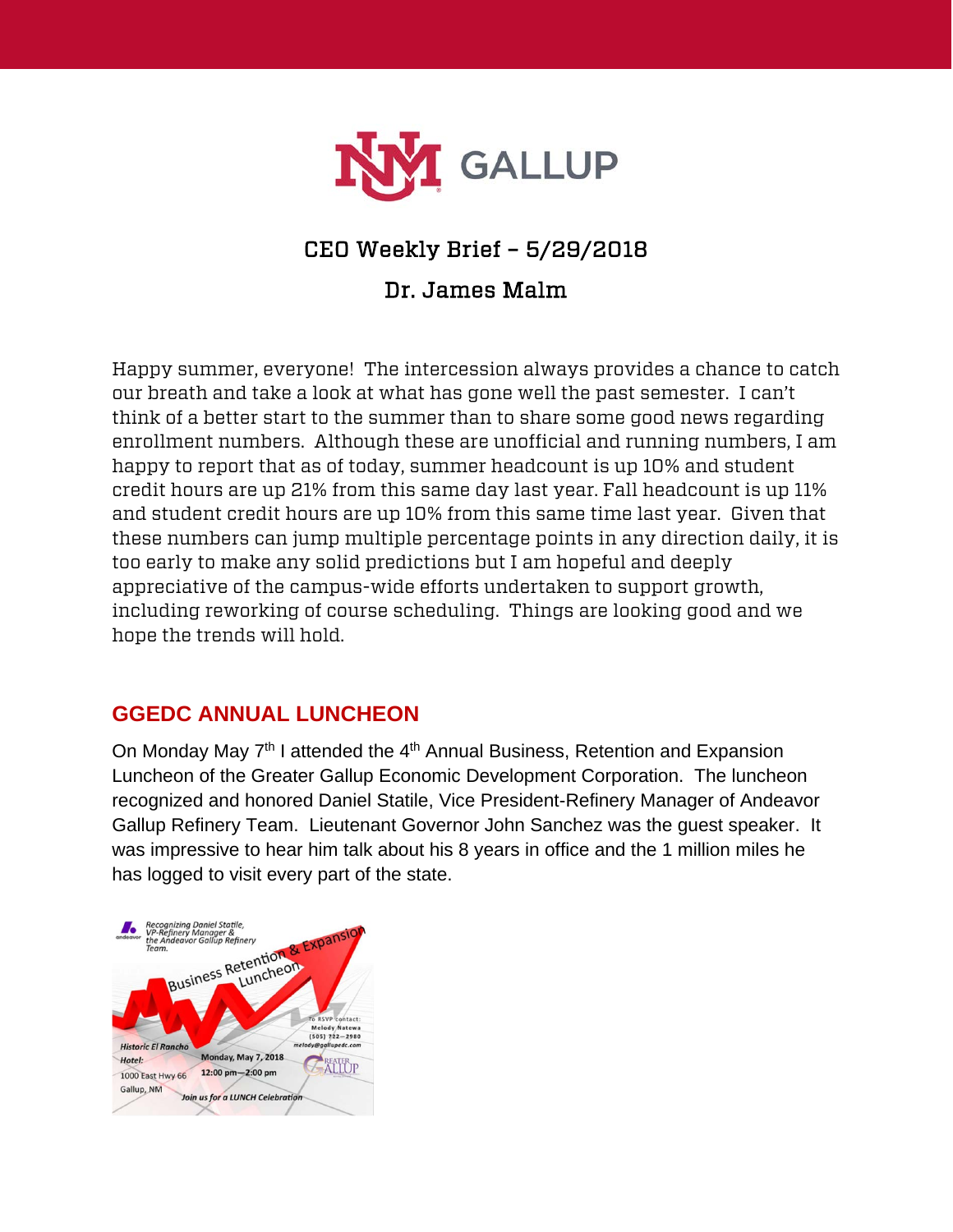#### **CAMPUS TOUR FOR LFC REPRESENTATIVES**

As part of the visit of the New Mexico Legislative Finance Committee, we were able to give a campus tour to Mark Valenzuela, Higher Education Analyst and Jonas Armstrong, Capital Projects Analyst. Under the guidance of Robert Griego and Ron Petranovich, we were able to provide in-depth information regarding land designations for the new physical plant building and the proposed career technical education center. We were also able to highlight the beauty of our campus and give a historical perspective on campus development.

#### **FAREWELL AND GOOD LUCK, SYLVIA!**

We wished Human Resources Administrator Sylvia Hunt the very best of luck at a farewell potluck earlier this month. As much as we hate to see her leave, we are grateful for her many contributions to the campus. We say a fond "so long" and wish her the very best of luck in this newest stage of her career.

## **SPACE REALLOCATIONS**

There has been much movement around campus the past few weeks as we have researched and determined optimal space utilization plans. Our leadership team has taken a close look at classroom and office reassignments for fiscal year 2019 that will provide the most strategic space usage. This week the dean of instruction's office has been moved back into the dean's suite in Calvin Hall. The previous space occupied by the dean has been redirected back into instructional space to better serve students. Through thoughtful and careful planning, staff and faculty are being more efficiently placed and classroom spaces are being put back on the instructional inventory.

#### **SMALL BUSINESS DEVELOPMENT CENTER**

On May 14th I met with Russell Wyrick, Small Business Development Center State Director, to open negotiations to renew the Gallup SBDC Center contract. The center is successfully led by Cynthia Jarvison and offers a number of resources to start-up businesses and entrepreneurs. We were able to learn and have discussions about the emerging state business model for rural business centers. UNM-Gallup has always supported the mission of the SBDC and recognizes the benefits these statewide centers provide to communities.

#### **A:SHIWI COLLEGE AND CAREER READINESS CENTER**

I was happy to accept an invitation to meet with Hayes Lewis of the A:shiwi College and Career Readiness Center in Zuni this past week. Their center is successfully operating through partnerships with multiple colleges and universities to offer a large variety of higher education options to students of the Zuni area. We worked on class schedules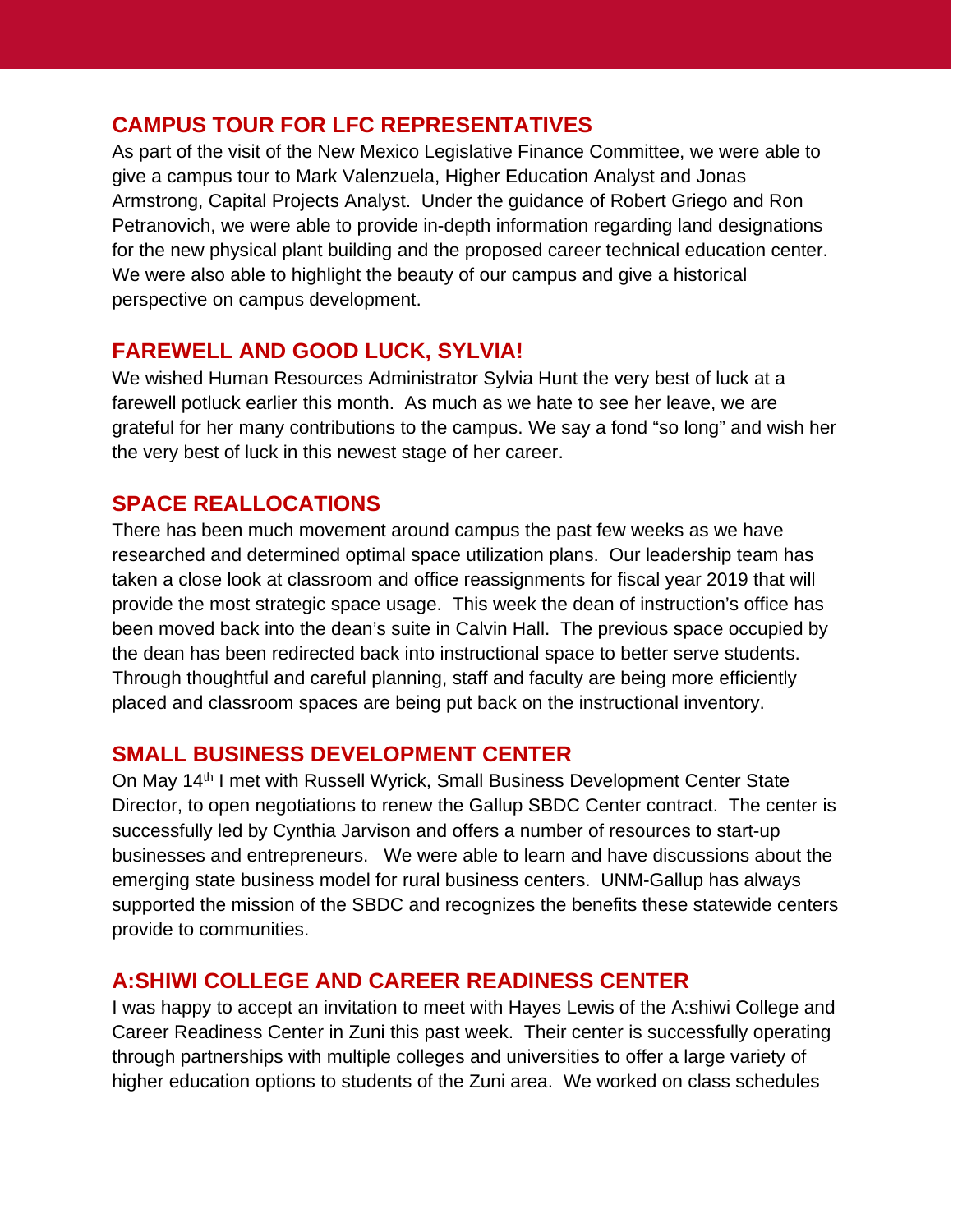for the summer and fall semesters and are happy to be operating within this innovative educational model.

#### **WESTERN NEW MEXICO UNIVERSITY**

At the invitation of Debra Dirkson, Associate Dean of the College of Education of Western New Mexico University, I attended a meeting to discuss the possibility of collaborating on a graduate education partnership for fiscal year 2019. Thanks to these high level and comprehensive curriculum discussions, I will be presenting a partnership proposal as an agenda item at the CEO summer retreat with Provost Abdallah. I look forward to continued conversations with our main campus and WNMU officials to decide on the best way to meet the local need for upper division and graduate level coursework.

## **GEDA LUNCHEON**

UNM-Gallup hosted the April luncheon meeting for the Gallup Executive Director's Alliance. This group of local leaders meets regularly to update and share information. The discussions highlight the role UNM-Gallup plays as a community resource and the interconnectedness of area civic organizations.



## **ROTARY LUNCHEON – SHARED HISTORIES**

In an inspirational and very moving conversation at my regular Rotary meeting this week, I spoke with local hero Hershey Miyamura who is a community member, veteran and recipient of the Congressional Medal of Honor. We realized we had a common history in that Hershey served in the same infantry division in Korea as did my father who is currently 86 and living a happy retired life in south Florida. My father, a decorated veteran, received the Bronze Star for his service. Hershey gifted me with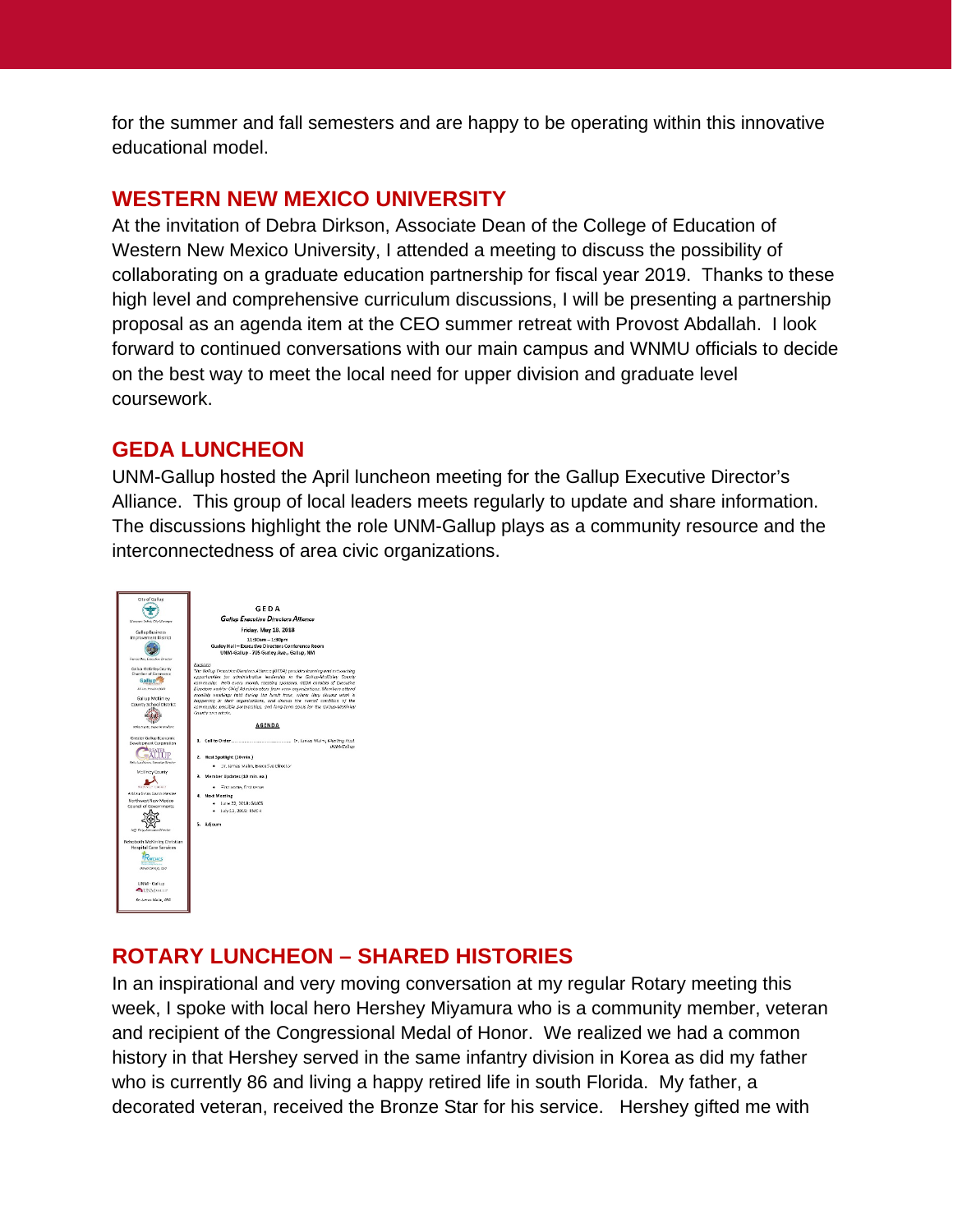the unit coin for the 3<sup>rd</sup> Infantry Division (pictured below) and asked me to deliver it to my father. It will be my pleasure and great honor to make that delivery. Thank you to Hershey, my father and all of our veterans for their service.





#### **NEW MEXICO WORKFORCE CONNECTIONS**

I appreciated the opportunity to meet with Anjelica Lancer earlier this week who is the director for the on-campus office of New Mexico Workforce Connections which operates through funding from the federal Workforce Innovations and Opportunity Act. Their office provides a great service to our students by helping them obtain career readiness skills. I look forward to continuing this partnership as we appreciate and support the services they provide.

#### **PIZZA WITH THE CHAIRS**

Interim Dean of Instruction Irene Den Bleyker hosted a wonderful end of the semester/beginning of summer luncheon last week which offered the opportunity to say farewell to Laura Jijon, Director of the Adult Education Center as she leaves UNM-Gallup to take on new pathways. Laura nostalgically recalled her time leading the adult education program at our north side campus, and eloquently recounted the blessing and protection ceremony performed at the center early in her career. At the conclusion of the traditional blessing, the eagle feather used in the ceremony was passed on to Laura as a sign of the wisdom and compassion needed by all in leadership positions. Laura felt the feather belonged more to the university than to her personally, so as she exits